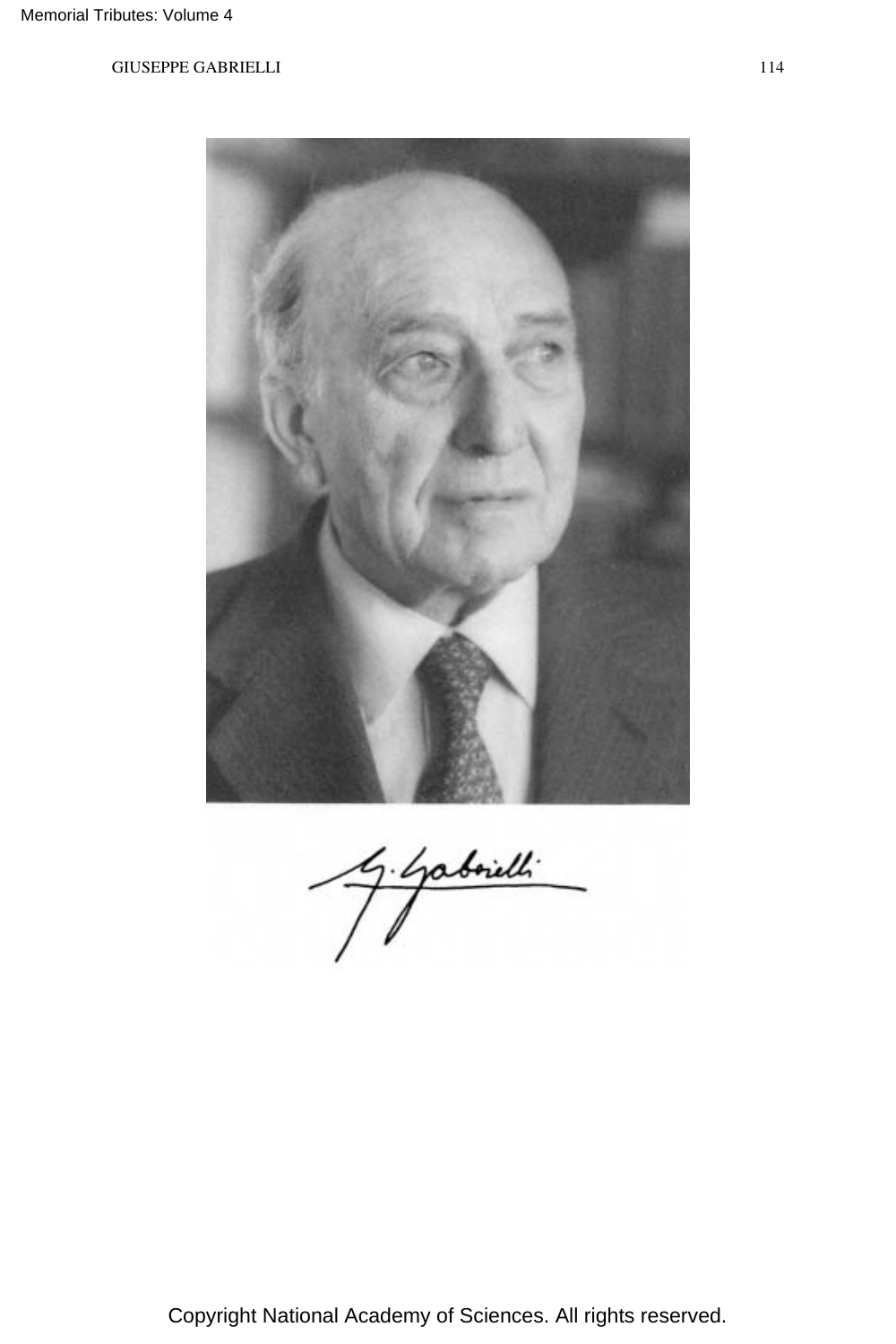# **Giuseppe Gabrielli**

#### 1903-1987

#### By Nicholas J. Hoff

One of the greatest airplane designers of Italy, Giuseppe Gabrielli died in his adopted home town of Turin in northern Italy on November 29, 1987. Born on February 26, 1903, in Caltanissetta, Sicily, Gabrielli was a southerner, but he moved north to study aeronautical engineering under Professor Panetti at the Polytechnic Institute of Turin. Except for short periods of time, he remained in this great industrial town for the remainder of his life, designing airplanes at Fiat and teaching airplane design at the Polytechnic.

From the Polytechnic Institute of Turin he went to the Technical University of Aachen in Germany to continue his studies under the direction of Professor Theodore von Kármán; the warm friendship that developed between the two outstanding men lasted until the death of von Kármán in 1963. The Polytechnic of Turin conferred on Gabrielli the diploma in mechanical engineering in 1925, and the University of Aachen the doctorate in aeronautics in 1926.

In 1927 Gabrielli was appointed instructor of aircraft design at the Polytechnic Institute of Turin and was promoted to full professor in 1949. He remained there until the retirement age of seventy, teaching and doing research; one measure of his academic activities is 150 technical papers published.

Almost simultaneously with the beginning of his academic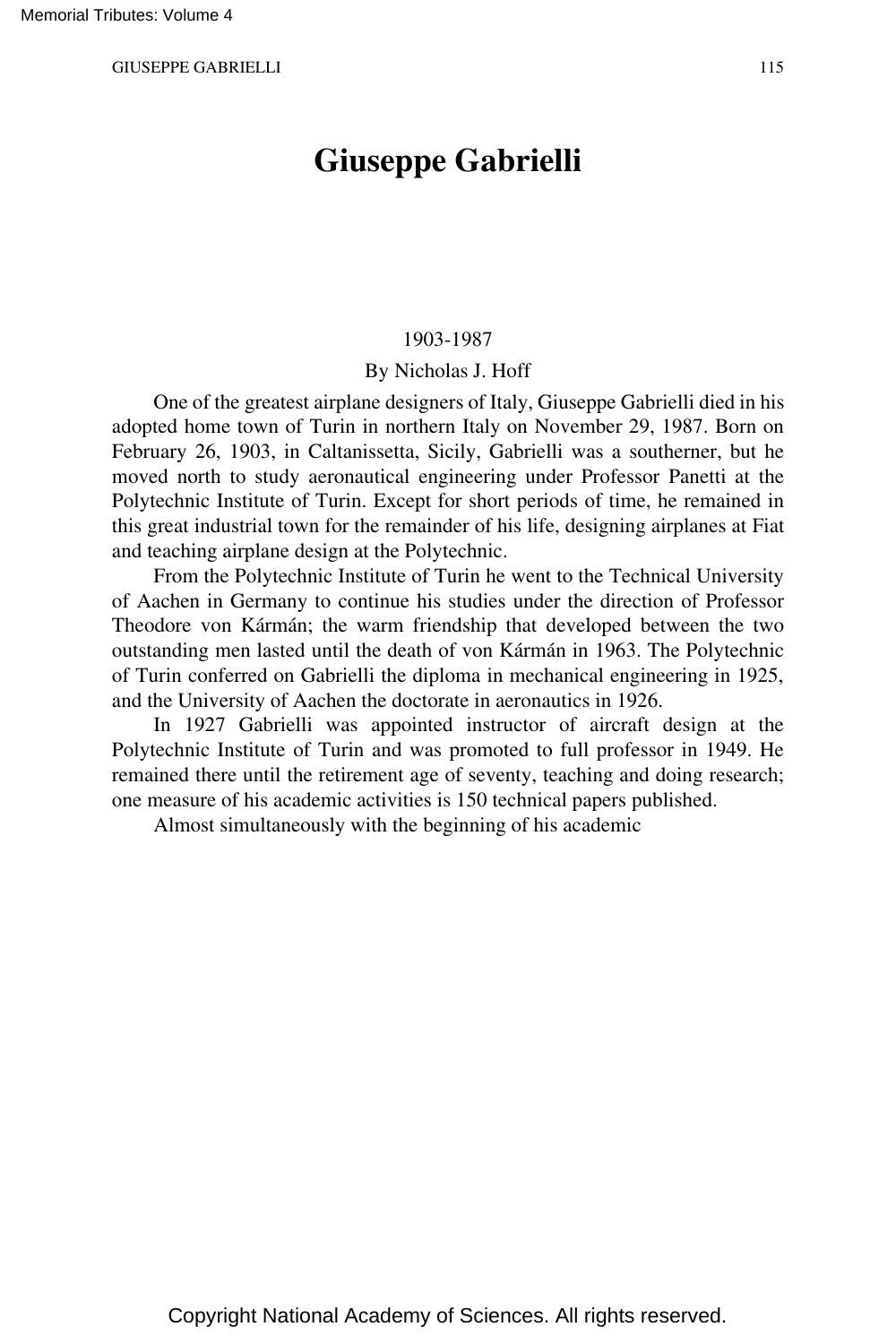## GIUSEPPE GABRIELLI 116

career, Gabrielli received an industrial appointment, becoming assistant to Chief Designer Giovanni Pegna at the Piaggio Company in Genova. His assignment was the development of metal airplane structures; he had studied these in Aachen and they were also being adopted in the United States at that time. But Gabrielli did not give up his teaching; although he was living in Genova, he commuted one day a week to Turin to give his course at the Polytechnic.

The first great success of the young engineer was the redesign of the Savoia-Marchetti S.M.S. 55 flying boat in aluminum alloy; the original wood S 55 became famous when several squadrons of it crossed the Atlantic in formation under the command of General Italo Balbo in the 1930s. Gabrielli's metal structure had an ultimate load factor of 9 against the 7 of the original wood structure, yet it was 1,168 pounds lighter.

This achievement caught the eye of Giovanni Agnelli, the almost legendary founder-director of Fiat, the largest industrial concern of Italy. In 1931 he appointed the twenty-eight-year-old Gabrielli manager of a new department of the company. In this department Gabrielli developed a total of 142 airplanes of which 63 were manufactured and 17 mass-produced. Among them were the G 50 of 1939, the first Italian aluminum alloy monocoque monoplane fighter; its successor, the outstanding G 55 of 1943, which reached a high speed of 385 miles per hour but appeared too late to have an influence on World War II; the G 80 of 1951, the first Italian jet fighter; and the G 91, which won the North Atlantic Treaty Organization (NATO) fighter competition of 1957.

When in a reorganization of the Italian airplane industry Fiat gave up the manufacture of aircraft, Gabrielli continued his work for the company practically until the end of his life as chairman of the board of Fiat Aviazione, a builder of airplane engines in Turin.

Gabrielli was very much involved in the activities of national and international organizations in aeronautics. He